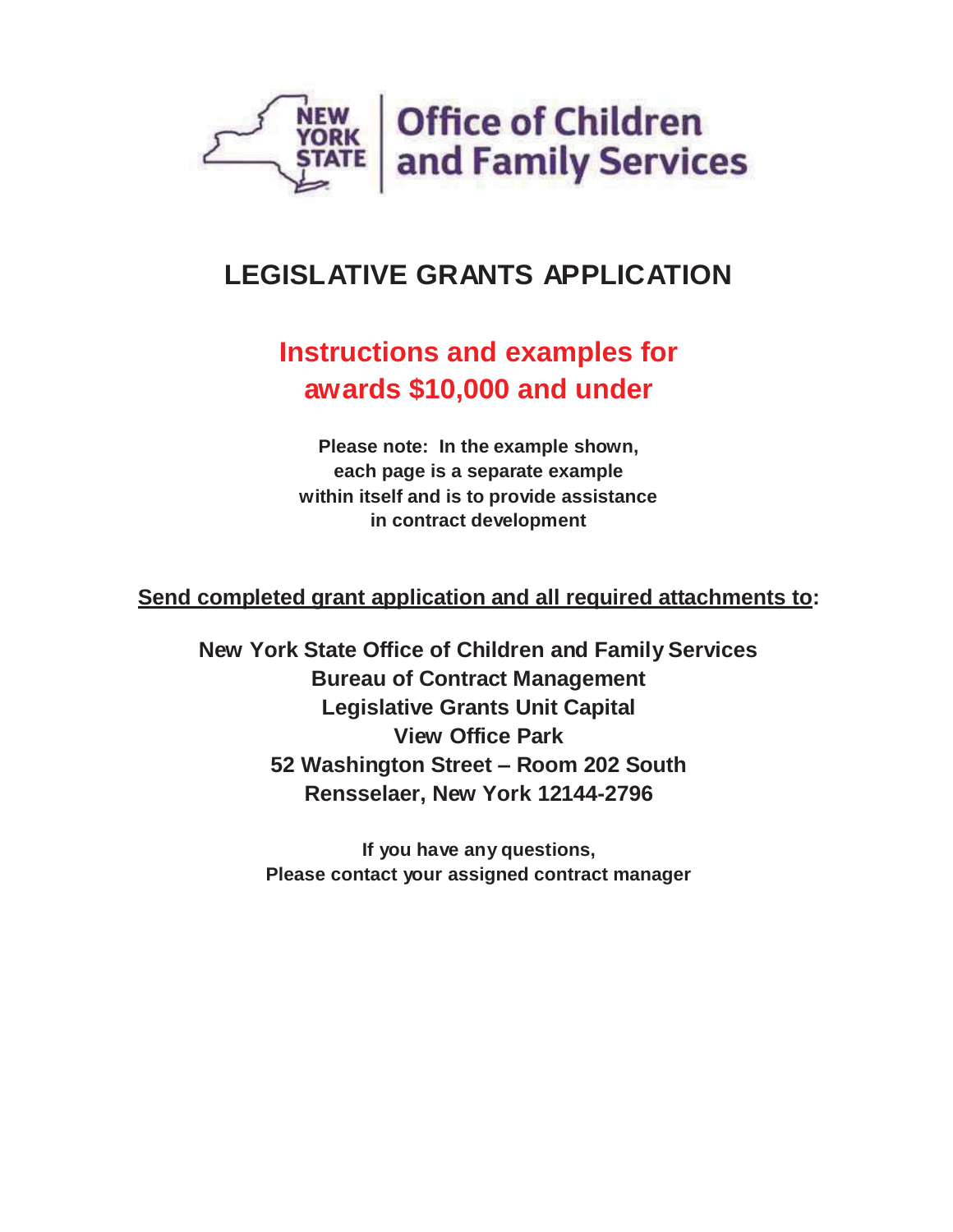#### **LEGISLATIVE GRANTS FACE PAGE**

**(Enter requested information for the items listed below)** 

#### **Contractor SFS Payee Name**

For proper execution of a contract, enter the organization's name exactly as it appears in the New York State Office of the State Comptroller's Statewide Financial System.

#### **Contractor DOS Incorporated Name**

 Enter the organization's name exactly as it appears on the Certificate of Incorporation or most recent amendment.

#### **Contractor Primary Address**

 Enter the organization's address for the physical location of the organization, including floor number and the zip code.

#### **Contractor Identification Numbers**

 Enter organization's 10-digit New York State vendor identification number; Enter the organization's nine-digit federal tax identification number (EIN).

#### **Current Contract Term**

 Enter the anticipated start and end dates for the term of the contract. The term must incorporate the period of time whereby contract funds will be spent and services will be provided. The organization must not have other contracts for the same project, with overlapping terms and duplicate budget items. Consult the **award notification letter** to determine the earliest date for which the contract term can start. When selecting a contract term, allow sufficient time (approximately 120 days) for the contract execution/approval process. Any organization requesting a retroactive start date is hereby advised that money spent in anticipation of entering into a contract with the New York State Office of Children and Family Services (OCFS) is done so at the risk of said organization.

#### **Contract Number**

Please enter the assigned contract number referenced on the award notification letter.

#### **Contractor Status**

Please (X) the appropriate areas for the organization.

#### **Charities Registration Number**

Enter the organization's charities registration number or exemption status/code.

#### **Sectarian Entity**

Please (X) if appropriate.

#### **Contract Funding Amount**

Enter the amount of the award as indicated in the award notification letter.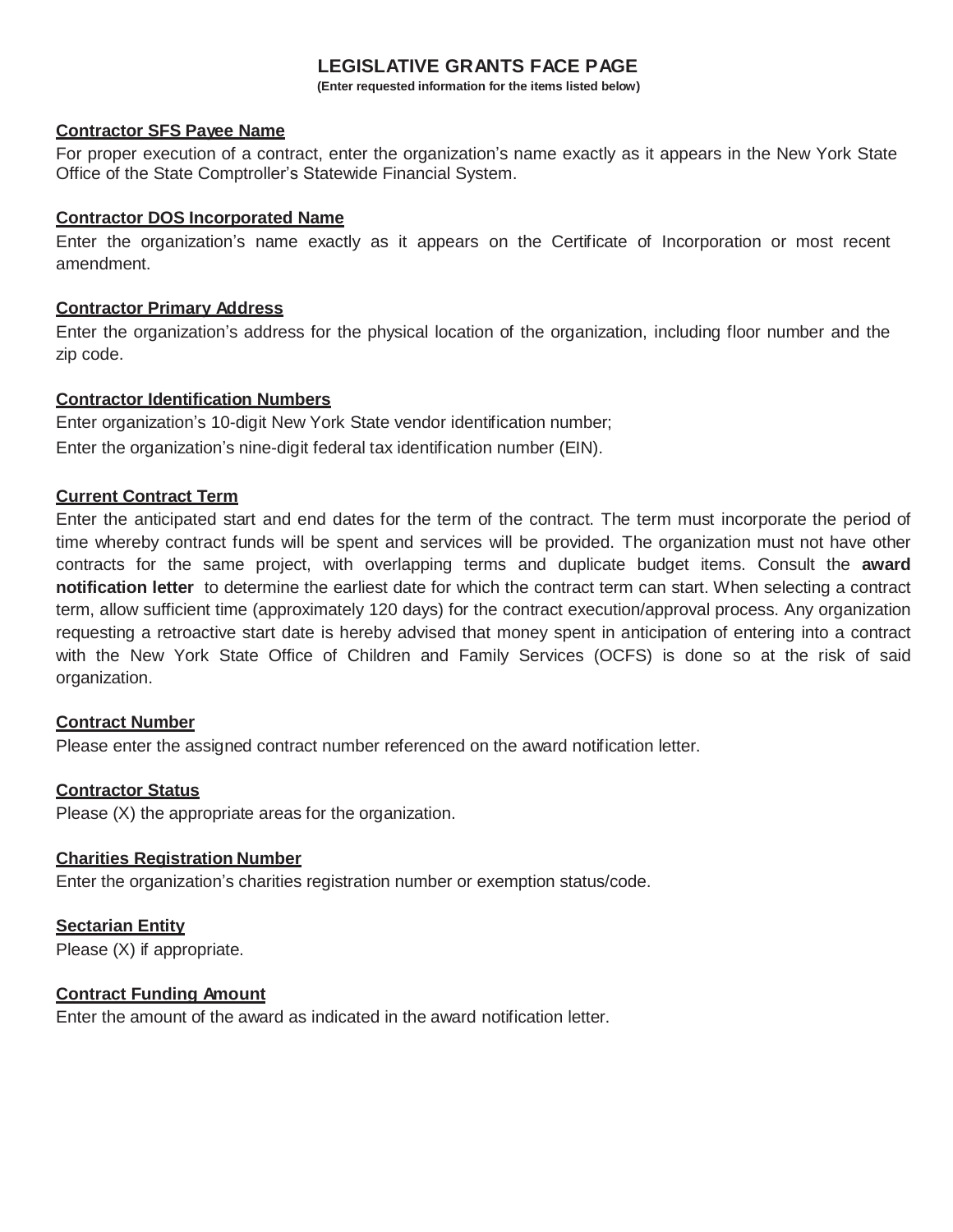## **SIGNATURE PAGE**

 The signature page is where the individual authorized to sign on behalf of the corporation formally signs the agreement certifying that the contractor agrees to the terms and conditions set forth in the agreement and certifying that the information provided is true and correct.

#### **Contractor**

 Name must be the organization's legally incorporated name **exactly** as it appears on the Certificate of Incorporation or most recent amendment. Include signature, print or type the signer's name and title below the signature, and enter the date signed.

#### **State Agency**

Do **NOT** enter any information in this section. It is for state agency use only.

#### **Notarization For Contractor**

 The authorized individual must sign his/her name in front of a notary public and the notary must complete the notarization information on the **same day** that the signature page is signed.

#### *One original, notarized signature page MUST be submitted with the application.*

#### **All signatures must be original signatures; signature stamps and photocopies of signatures will NOT be accepted.**

 Frequently there are problems with the signature page, causing significant delays in the approval process. Some of the more common problems are listed below:

- The organization name is incorrect (must be exactly as it appears on the Certificate of Incorporation);
- Unauthorized Signatory (must be a person who is listed as authorized to sign in Attachment C, Summary of *Organizational Information*, under "Contact Persons");
- Information is entered prior to signature, making it appear as though signature and notary dates are different, the signature page must be signed and notarized on the same date;
- Notary information is incomplete;
- Notary's commission has expired.

 **Please double-check the accuracy of the information on the signature page before submitting the application.**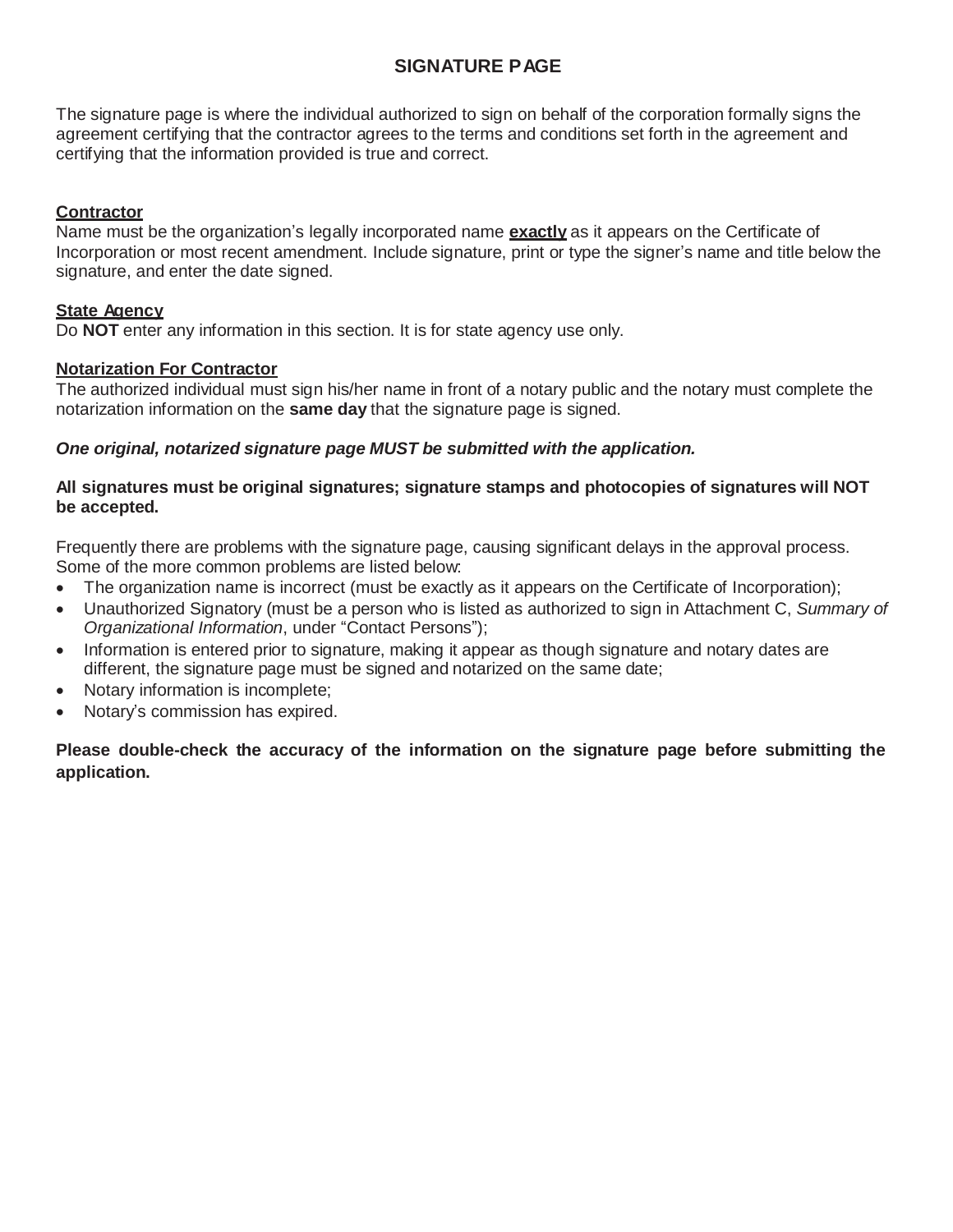## **ATTACHMENT B-1 EXPENDITURE BASED BUDGET**

#### **Indicate how the organization will spend the award by completing the applicable expense categories.**

 *Due to the size of this award, please consider limiting the number of expense categories to which it will*   *be applied.* **A less complex budget will simplify the approval process, and make it easier for claiming and reporting.** 

#### *Always round figures to the nearest dollar* (see examples*).*

 For each Budget Category charged to this contract, provide explanations and computations in detail. **See budget examples** on the following page.

#### **Personnel Expenses**

 List the name and job title of each individual to be paid from this contract. Include a computation showing how the planned payroll expense was determined for each individual.

Salaries include individuals whose pay is determined on a basis other than hourly, e.g., weekly, bi-weekly, monthly, annually. For example, if a \$5,000 award is to be used to fund part-time salary costs, the computation might be \$200/week x 25 weeks = \$5,000.

Hourly Wages include those individuals whose pay is determined on an hourly basis.

#### **Fringe Benefits & Payroll Taxes**

 For all employees, both salaried and hourly, it is a requirement that the employer pay mandatory employer payroll taxes: Social Security (FICA), NYS Unemployment Insurance (SUI), NYS Disability Insurance and Workers' Compensation. Additional fringe benefits such as pension, health, life or dental insurance may be provided. The total fringe benefits and payroll taxes chargeable to this contract cannot exceed the New York State Office of the State Comptroller's rate, available at http://www.osc.state.ny.us/agencies/guide/MyW ebHelp/Content/VII/9.htm

#### **Equipment & Supplies**

Supplies are those items consumed during the term of this contract; they may include office supplies, janitorial supplies and program supplies.

Equipment: submit three price quotes for any single item costing over \$1,000 or three written bids for any single item costing over \$5000 and indicate the vendor selection. If other than the low bidder is selected, a statement must be submitted indicating why that vendor was selected.

#### **Contractual and/or Consultants**

 documentation for these costs, e.g., a lease. Contractual Services include any costs that have a formal or informal contract such as rental of real estate, lease of equipment, insurance, payroll services, janitorial services and general contracting services. Include

 Consultants are self-employed contractors and *may not be members of the b oard of d irectors*. A period for performance and rate of pay. Use the consultant a greement form in your application packet if no **consultant agreement** form must be attached which includes a statement of services to be performed, time other signed agreement is available.

#### **Other Expenses**

US General Services Administration website at are available athttp://www.gsa.gov/portal/content/104877. Travel may be for staff or clients, and may not exceed NYS established rates. Current rates and additional information including a guide on allowable per diem rates and other travel related information can be found on the

Other expenses include costs not applicable to any other categories such as postage, telephone, utilities, and

advertising.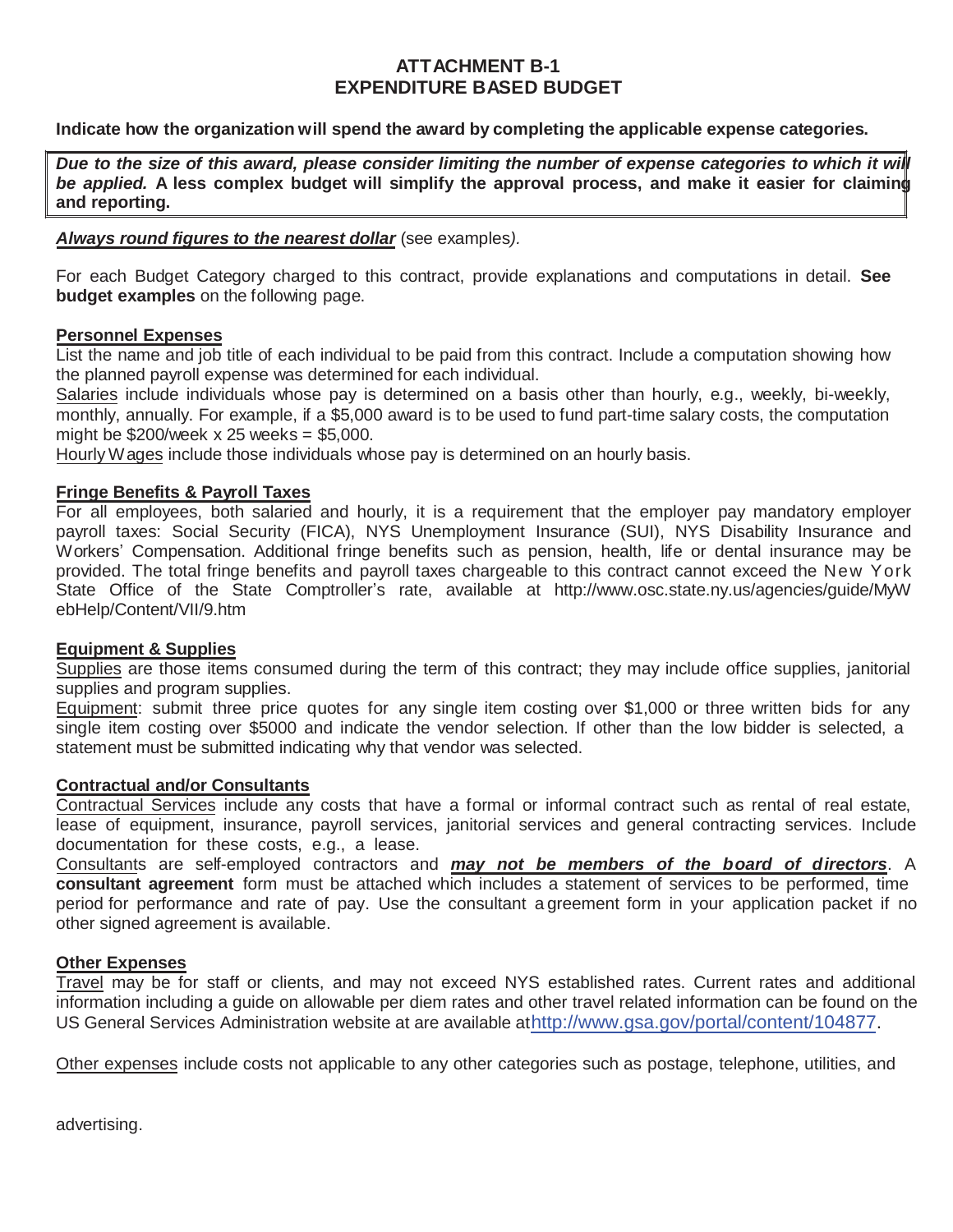## Budget

#### **Example: American Little League, Inc. 4/1/12 – 3/31/13**

For each **expense category** funded by this contract, include the following: a list of the items for each expense category **(include computations where applicable)** and a brief explanation of each item as it relates to the project.

|                                                                                                    | <b>Enter</b>                             |               |
|----------------------------------------------------------------------------------------------------|------------------------------------------|---------------|
| <b>Expense Category</b>                                                                            | <b>Amounts</b>                           | Total         |
| (Enter explanation and computation on appropriate line)                                            | <b>Charged To</b>                        | <b>Amount</b> |
|                                                                                                    | <b>Contract</b>                          |               |
| Personnel Expense (Name & Title) - Include computation                                             |                                          |               |
| Jane Doe, accountant                                                                               | \$1,600                                  |               |
| Salary = $$20,000; 8%$ time spent on project = $$1,600$                                            |                                          |               |
|                                                                                                    |                                          |               |
|                                                                                                    |                                          |               |
|                                                                                                    |                                          |               |
|                                                                                                    | Subtotal                                 | \$1,600       |
| Fringe Benefits and Payroll Taxes (not to exceed 45.24%)                                           | \$400                                    | \$400         |
| Equipment and Supplies (Attach 3 price quotes/bids for single<br>items costing more than \$1,000)  |                                          |               |
|                                                                                                    |                                          |               |
| Pitching machine                                                                                   | \$1,600                                  |               |
| Balls, bats, uniforms                                                                              | \$2,400                                  |               |
|                                                                                                    |                                          |               |
|                                                                                                    |                                          |               |
|                                                                                                    | Subtotal                                 |               |
|                                                                                                    |                                          | \$4,000       |
| Contractual and/or Consultants-Itemized and include computation                                    |                                          |               |
| Fencing for the Babe Ruth and Little League fields                                                 | \$4,500                                  |               |
| Accepted quote: Madison Fence Co. - \$4,500                                                        |                                          |               |
|                                                                                                    |                                          |               |
|                                                                                                    | Subtotal                                 | \$4,500       |
| Other Expenses (Travel, Utilities, Postage, etc.)<br>Include computations for each item of expense |                                          |               |
|                                                                                                    |                                          |               |
|                                                                                                    |                                          |               |
|                                                                                                    |                                          |               |
|                                                                                                    |                                          |               |
|                                                                                                    |                                          |               |
|                                                                                                    | Subtotal<br><b>Total Contract Amount</b> | \$10,500      |
|                                                                                                    |                                          |               |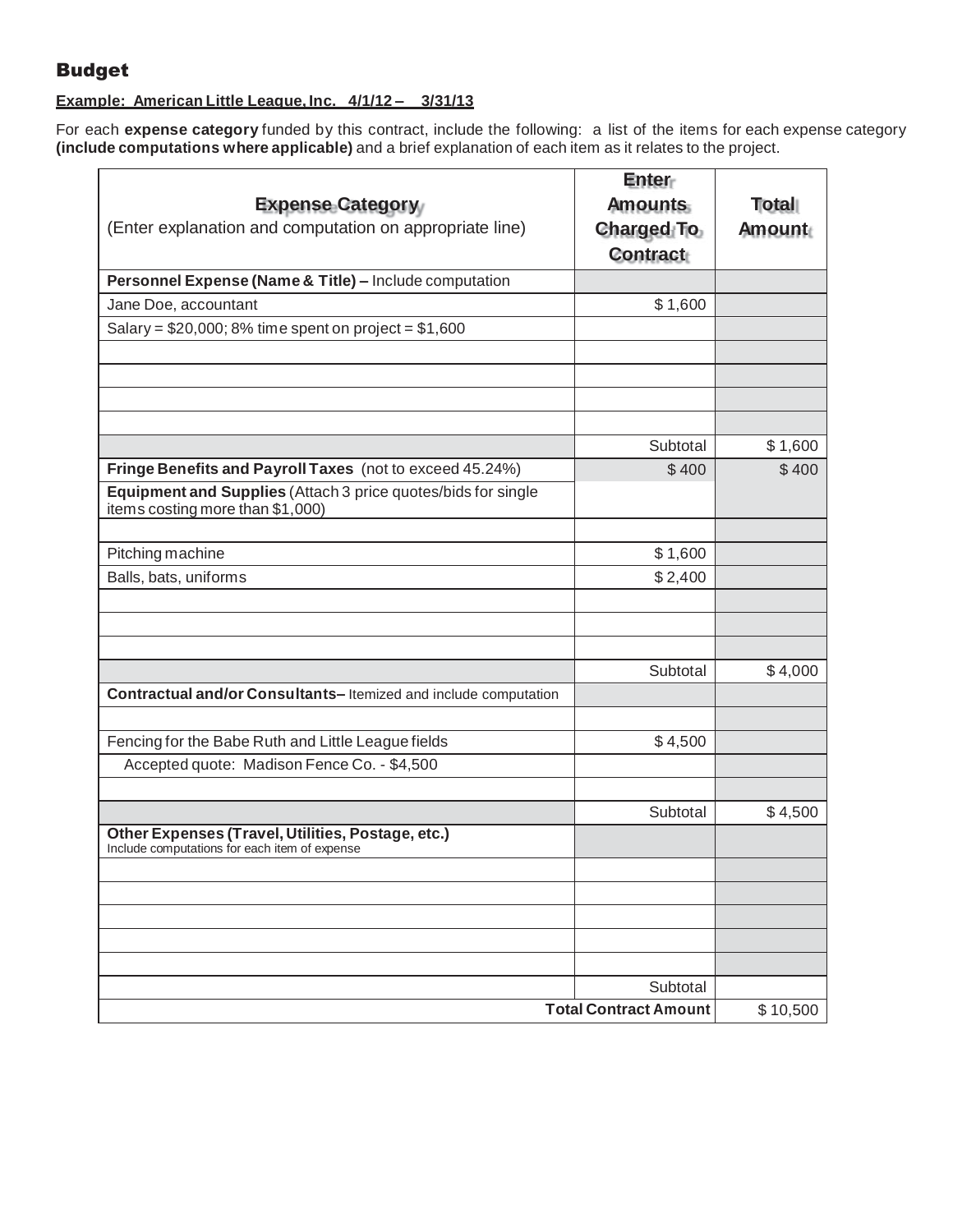## **ATTACHMENT C – WORKPLAN**

 The Workplan is where the organization provides comprehensive, detailed information on the services/project the Expenditure Based Budget (Attachment B-1) and ensure that the following points have been addressed that it will be providing with this grant. When completing this section, address major expenditures planned in with specifics:

#### **Project Title**

Enter the Project Title as identified on the corresponding Legislative Initiative form.

#### **Workplan Detail**

 Provide an overview of the project, including goals, tasks, desired outcomes and performance measures planned in the Expenditure Based Budget (Attachment B-1).

#### **SUMMARY OF ORGANIZATIONAL INFORMATION**

#### **Address**

 Enter the address(es) for the organization and indicate with "X" any and all categories that apply to each address listed.

#### **Contact Person(s)**

 Enter the names, daytime telephone numbers and email addresses for each of the Key Contacts. Indicate with an "X" any individuals that are authorized to sign contracts and/or vouchers. **Please note: A working email address is required. If the contact person's email address is not available, the organization's shared email address should be provided.**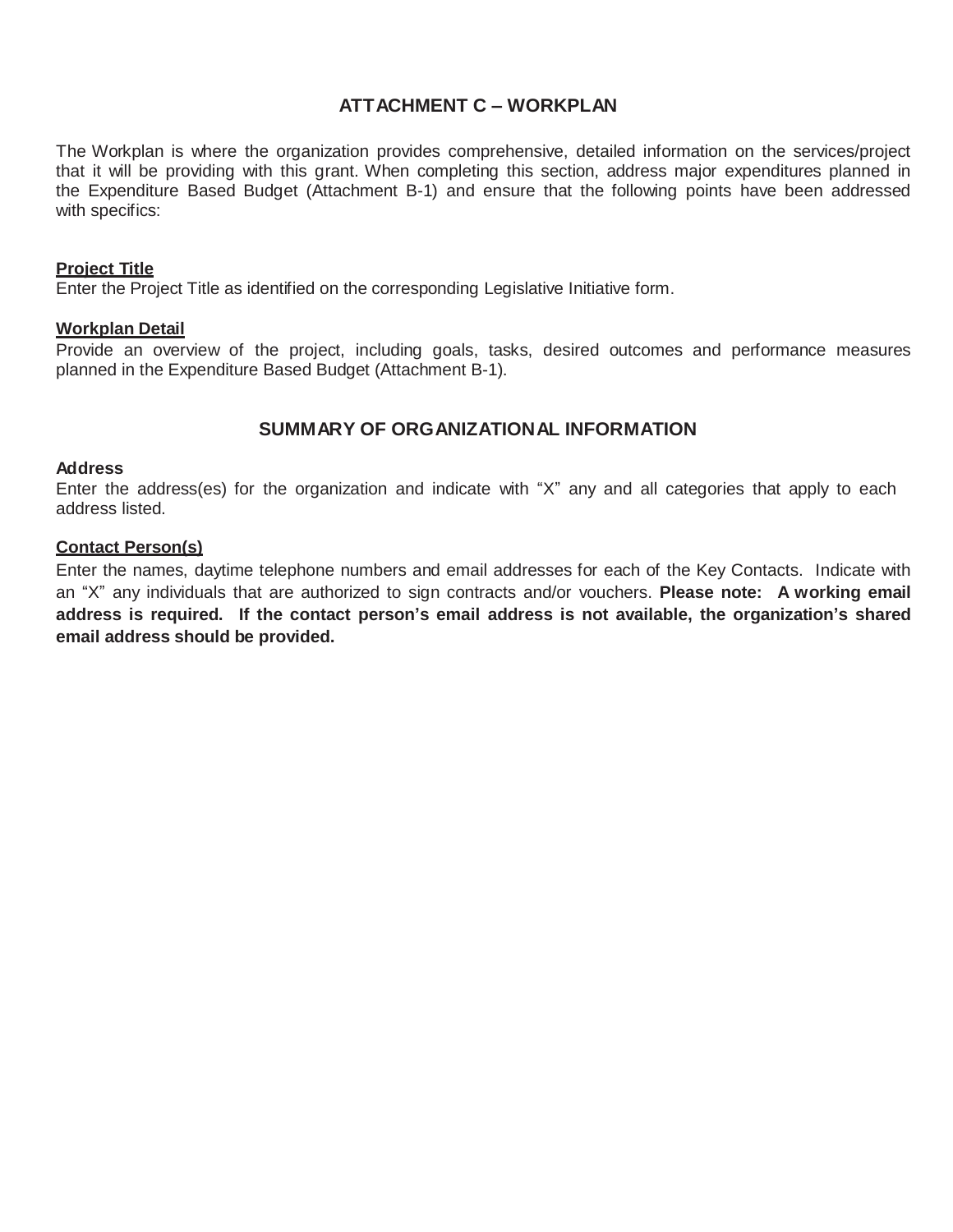#### NON-DISCRIMINATION/NON-SECTARIAN COMPLIANCE

 Organizations that contract with O C F S are prohibited by the Human Rights Law from limiting or denying access to services on the basis of age, race, creed, color, national origin, sex or disability. This form is used to determine the organization's degree of compliance with laws and regulations regarding discrimination. Refer to the Certificate of Incorporation (original and amendments) to answer each of the following questions correctly. See example on the following page.

 Enter the organization's name exactly as it appears on the Certificate of Incorporation or most recent amendment.

a - g. Answer each question "Yes" or "No."

- h. Define the specific target population i.e., to whom the organization will provide services.
- i. Explain what the organization will do if people outside the target population request services. For example, will the organization refer them to another service provider?
- j. j. Answer "Yes" or "No."

 If you have answered "Yes" to any of the questions (a) through (e) or question (g), use the space provided on the form to justify why the organization should still be funded.

#### **Organization Information**

 Check "Yes" if the description applies to the organization; "No" if it does not apply to the organization. Please answer each item.

As established by the New York State Office of the State Comptroller:

Non-Profit Organization is an incorporated organization chartered for other than profit-making activities.

Women-Owned Business Enterprise is a non-profit organization controlled by a Board of Directors that consists of at least 51 percent women.

Minority Business Enterprise is a non-profit organization controlled by a Board of Directors that consists of at least 51 percent minority individuals.

Small Business Concern is a business that is resident in New York State, independently owned and operated, not dominant in its field, and employs one-hundred or fewer persons.

Service-Disabled Veteran-Owned Business (SDVOB) - An SDVOB is a business owned by a veteran who has been classified as service-disabled by the US Department of Veteran Affairs, US Department of Defense or NYS Division of Veterans Affairs, and has been certified as a New York State Service-Disabled Veteran-Owned Business pursuant to Article 17-B of the New York State Executive Laws.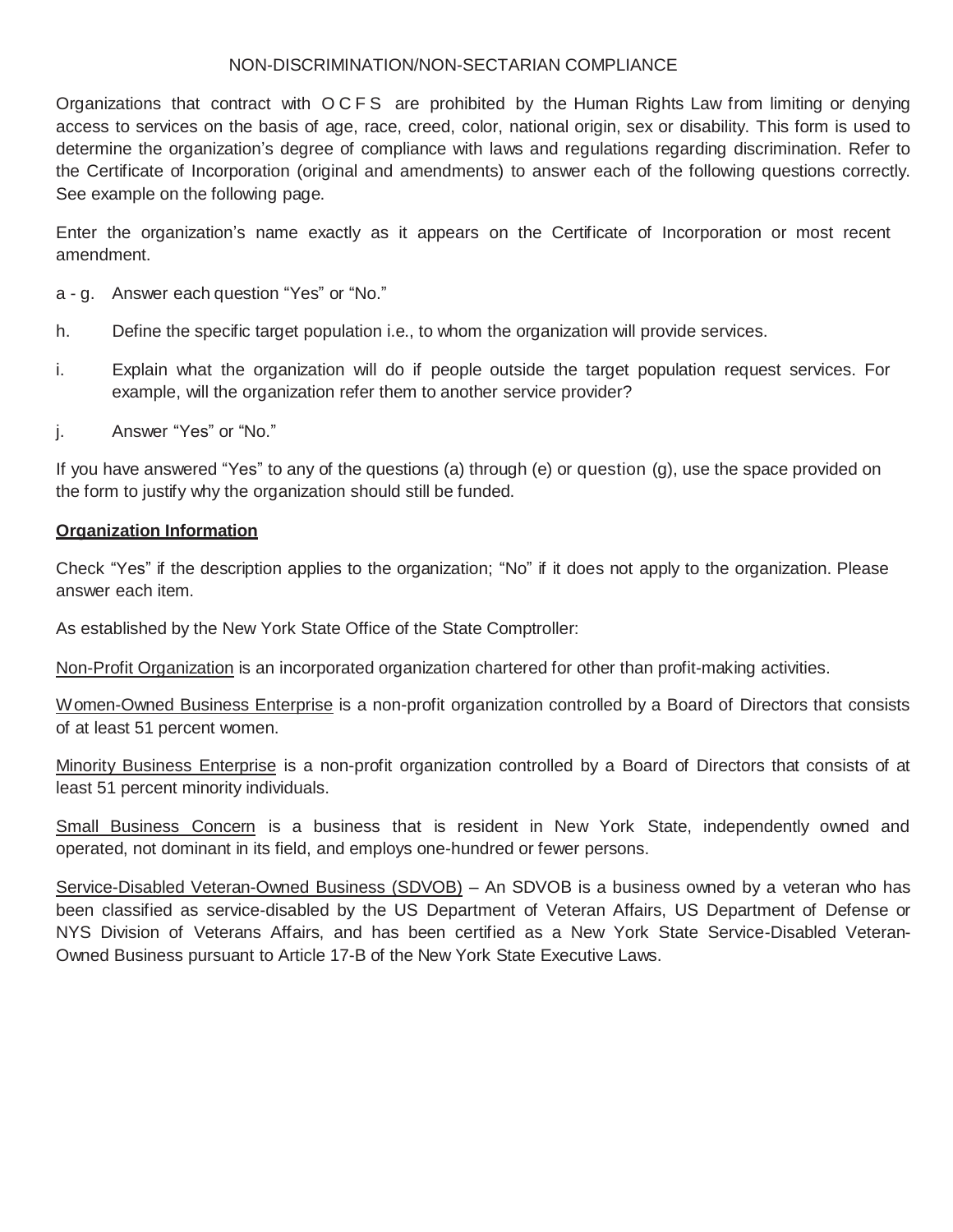## **Non-Discrimination/Non-Sectarian Compliance (example)**

#### **Agency:** XYZ Child Care Center, Inc.

|    |                                                                                                                                                                                                                                                                                                                                                        | <b>YES</b> | <b>NO</b>   |
|----|--------------------------------------------------------------------------------------------------------------------------------------------------------------------------------------------------------------------------------------------------------------------------------------------------------------------------------------------------------|------------|-------------|
| a. | According to the Certificate of Incorporation, are the organization's purposes sectarian?<br>(For example, is the organization a corporation organized under the religious corporation<br>law or a corporation which has a corporate purpose to serve a particular religious group<br>or to promote the doctrine of a particular religion in general?) |            | $\bowtie$   |
|    | b. Are any of the proposed services in your project sectarian in nature?                                                                                                                                                                                                                                                                               |            | M           |
|    | c. Does the organization have as its goal the furthering of any sectarian purpose?                                                                                                                                                                                                                                                                     |            | $\boxtimes$ |
|    | d. Are the services to be provided by sectarian staff? (e.g., clergy)                                                                                                                                                                                                                                                                                  |            | $\bowtie$   |
|    | e. Are services being delivered in a building owned by a sectarian organization?                                                                                                                                                                                                                                                                       |            | $\boxtimes$ |
| f. | Are services direct educational services in connection with a school?                                                                                                                                                                                                                                                                                  |            | $\boxtimes$ |
| g. | Will the proposed services be provided on the basis of race, religion, color, national<br>origin or sex?                                                                                                                                                                                                                                               |            | $\bowtie$   |

h. What is the target population of the organization?

e.g., Single parent families, low income working families and at risk families

 i. What will the organization do if individuals who are not part of your target population ask for services? e.g., Refer to an appropriate agency

j. Will the organization serve, either through direct services or referrals, all who request assistance?

 **If the answer(s) to any of the questions a-e, or que st i on g are "Yes", then justify why you should be funded below.** 

#### **ORGANIZATION INFORMATION**

 For statistical purposes, check yes or no for each of the following items as it relates to your organization. (See Instructions and Examples) **Leave no blanks.** 

| <b>Non-Profit Organization</b> | YES $\boxtimes$ | NO <sub>1</sub> | <b>Women-Owned Business</b>                              | $YES \Box$ | NO $\boxtimes$ |
|--------------------------------|-----------------|-----------------|----------------------------------------------------------|------------|----------------|
| <b>Minority Business</b>       | YES $\Box$      |                 | $NO \boxtimes$ Municipality                              | YES $\Box$ | NO $\boxtimes$ |
| <b>Small Business</b>          | YES             | NO $\boxtimes$  | <b>Service-Disabled</b><br><b>Veteran-Owned Business</b> | $YES \Box$ | NO $\boxtimes$ |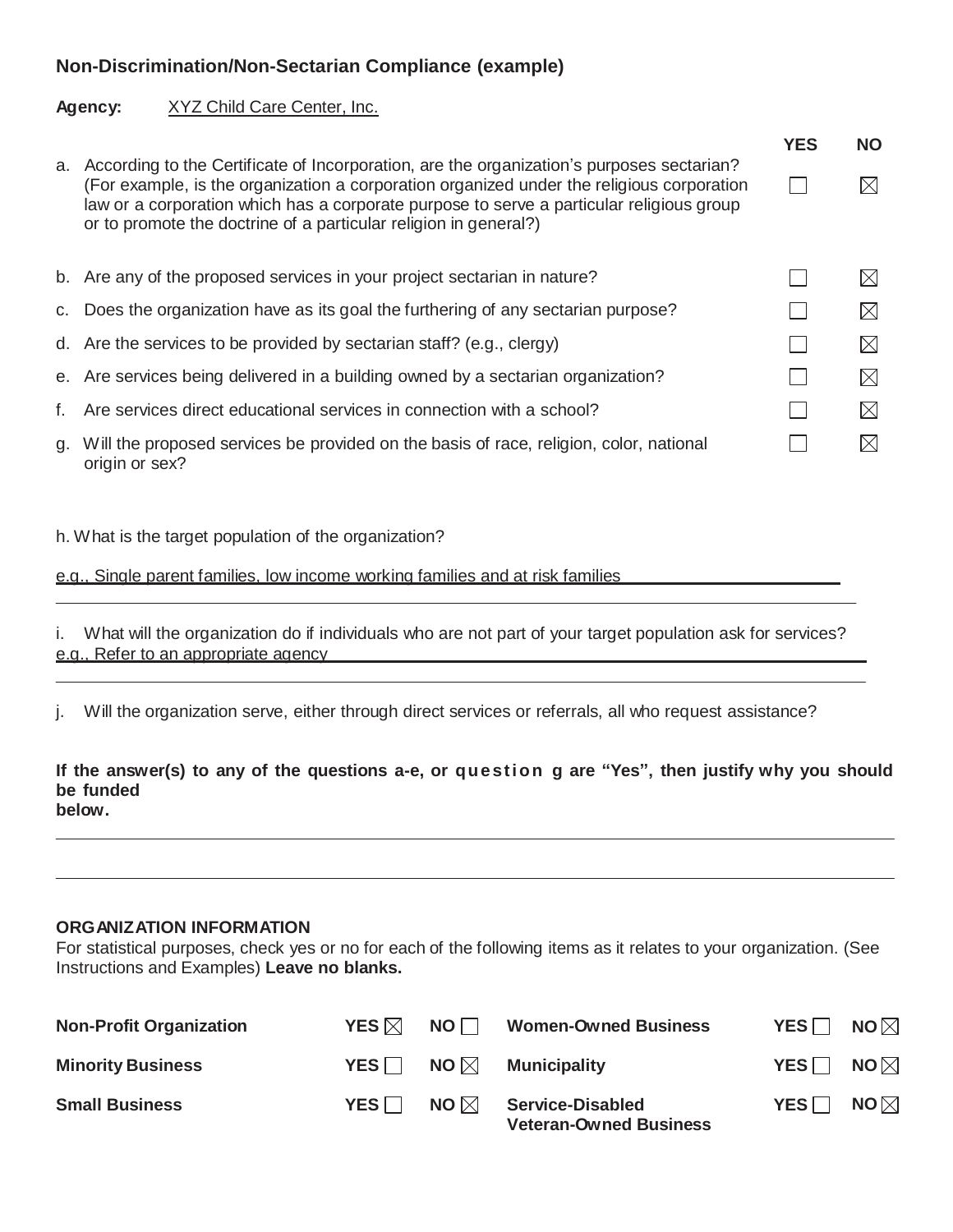#### NEW YORK STATE OFFICE OF CHILDREN AND FAMILY SERVICES **Board Of Directors Profile**

#### **Not-For-Profit Organizations**

#### **INSTRUCTIONS FOR BOARD OF DIRECTORS PROFILE FORM**

 The *Board of Directors Profile* form (OCFS-4552) must be completed. This includes name, address, email , current occupation and employer, position on the board and board chairperson's signature and date (or the signature of the board chairperson's designee). See example on the following page.

 The outlined points noted below must be followed with regard to the board of directors for not-for-profit organizations.

- **For the purposes of this Request for Proposal, the number of members on the board of directors must not be less than three (3).** .
- **Be sure ALL columns are filled in for each board member; list both occupation and employer for each board member. If**  one or more board m embers are retired, or otherwise not employed (ex.: "community volunteer", or "homemaker"), please note that status in the second column as well as their previous or current occupation. If the board member is self-employed, the name and nature of their business must be included.
- member (including non-voting, ex-officio members) of the corporation may be a paid employee of the applicant organization. This provision is non-waivable, and applies even if the contract in question is for an activity other than the operation of a residential facility for victims of domestic violence. If the *Board of Directors Profile* submitted lists a paid Where the corporation is licensed by OCFS to operate residential facilities for victims of domestic violence, no board employee as a member of the board, the contract cannot be approved until that individual is removed from the *Board of Directors Profile.*
- **the CEO of a voluntary authorized agency may be a non-voting member of the board. There is no waiver**  available for this scenario. If the *Board of Directors Profile* for a voluntary authorized agency lists a paid employee other than the CEO as a member of the board, the contract cannot be approved until that individual is removed from the *Board of Directors Profile*. If the *Board of Directors Profile* for a voluntary authorized agency lists a CEO as a member of the board and does not specify that the CEO is a non-voting board member, the contract cannot be approved until the status of the CEO as a non-voting board member is specified in the *Board of Directors Profile.*  No paid employee of a corporation requiring OCFS approval to incorporate may sit on the agency's board, except that
- create the appearance that they could personally benefit. Board members who are employed by government organizations must avoid situations in which they could use their official position or capacity for the benefit of the applicant organization or which create the appearance that they could use their official position or capacity for the benefit of the applicant organization. As such, OCFS will examine situations where social services district or other county employees serve as members on a corporation's board. OCFS will determine whether a conflict of interest or appearance of impropriety exists, and how, if at all, it can be rectified such that the individual can remain a board Board members must avoid transactions involving the applicant organization in which they personally benefit or which member.
- submitted and advise the applicant organization accordingly. OCFS may request additional information in instances in which the potential for a conflict of interest or appearance of impropriety arises. For any board member employed by the local social services district or other county government agency whose board of directors services presents a potential conflict of interest or appearance of impropriety, a letter must be submitted with this application from the county ethics board, county attorney or other appropriate local entity, stating that their service on the board does not constitute a conflict or otherwise violate applicable ethics provisions. OCFS will review the information
- "See attached list": under number 1, and entering your agency name, date, and board chairperson's signature on the You can attach a board listing, using a different form, as long as you use the OCFS form as your first page, entering OCFS form.
- If you attach a board listing, using a different form, make sure all the required information on the OCFS form is conveyed on the attached form.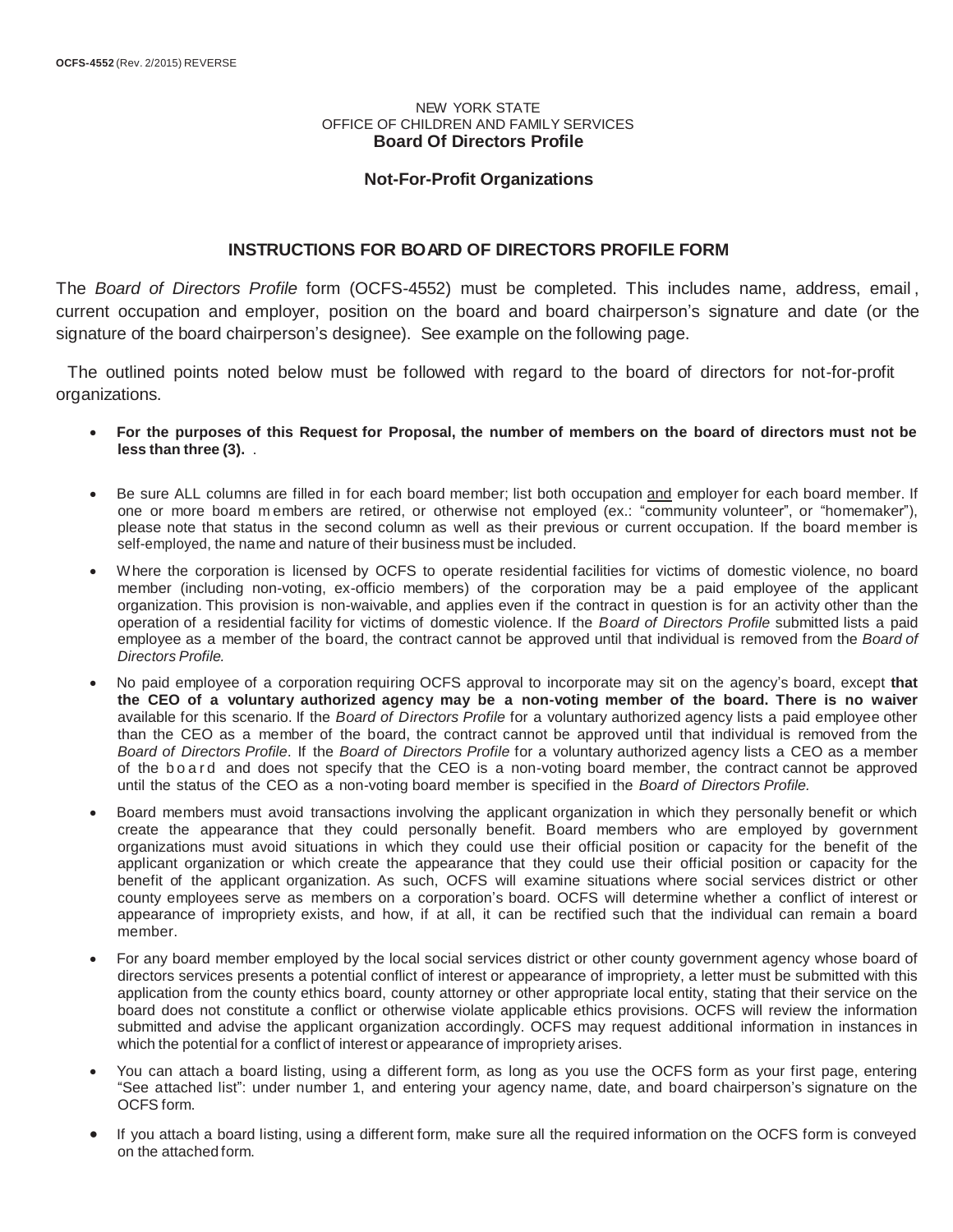#### NEW YORK STATE OFFICE OF CHILDREN AND FAMILY SERVICES **BOARD OF DIRECTORS PROFILE**

**Must be completed**, **signed** by the board chairperson or designee, and included in application.

See instructions on page 2 of this form.

#### AGENCY NAME: **XYZ Child Care Center, Inc.**

|                |                             | <b>Current Occupation And Current</b><br><b>Employer</b> | <b>Position On The Board</b> |  |
|----------------|-----------------------------|----------------------------------------------------------|------------------------------|--|
|                | Name, Address, and E-Mail   |                                                          |                              |  |
| 1 <sub>1</sub> | <b>Albert Gordon</b>        | C.P.A.<br><b>John Smith Accounting Firm</b>              | Chairperson                  |  |
|                | <b>100 Madison Street</b>   |                                                          |                              |  |
|                | Albany, New York 12000      |                                                          |                              |  |
| 2.             | <b>Pamela Foster</b>        | <b>Elementary School Principal</b>                       | <b>Vice President</b>        |  |
|                | <b>46 Brookview Road</b>    | <b>Forrest Hills Elementary</b>                          |                              |  |
|                | Albany, New York 12000      |                                                          |                              |  |
| 3.             | James Hayes                 | <b>Retired</b>                                           | <b>Secretary</b>             |  |
|                | <b>65 Fourth Street</b>     |                                                          |                              |  |
|                | Albany, New York 12000      |                                                          |                              |  |
| 4.             | <b>Cynthia Blake</b>        | <b>Financial Consultant</b>                              | <b>Treasurer</b>             |  |
|                | 260 Central Avenue          | <b>Blake Finance Services</b>                            |                              |  |
|                | Albany, New York 12000      |                                                          |                              |  |
| 5.             | Donna Brown                 | <b>Homemaker</b>                                         | <b>Member</b>                |  |
|                | <b>56 Western Boulevard</b> |                                                          |                              |  |
|                | Albany, New York 12000      |                                                          |                              |  |
| 6.             | <b>Kevin Lawrence</b>       | <b>Social Worker</b>                                     | <b>Member</b>                |  |
|                | 1 Riverside Road            | <b>Allen Group Home</b>                                  |                              |  |
|                | Albany, New York 12000      |                                                          |                              |  |
| 7.             | <b>Kenneth Drake</b>        | <b>Teacher</b>                                           | <b>Member</b>                |  |
|                | 24 Dillenbeck Avenue        | <b>New Beginnings Charter School</b>                     |                              |  |
|                | Albany, New York 12000      |                                                          |                              |  |

 The number of directors constituting the entire board must not be less than three. OCFS advises a manageable number of board directors to assure maximum working effectiveness. Of this number, OCFS recommends board composition to include individuals with experience in, or access to, legal matters, financial management, real estate knowledge, and administrative capability and "consumer" representation.

#### **[Board chairperson must sign here]**

**Date** Board of Directors Chairperson (or designee)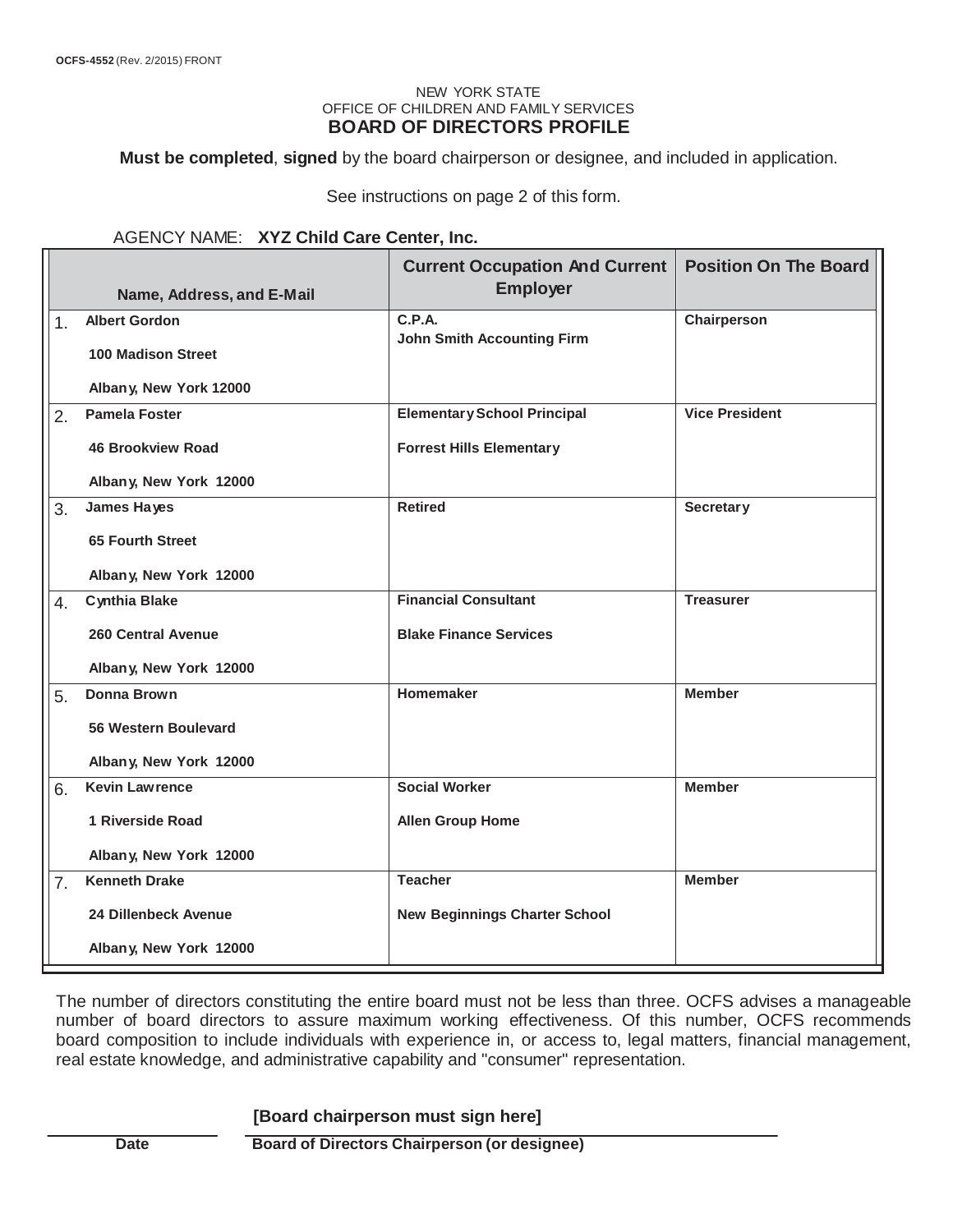## **KEY PERSONNEL PROFILE**

 The purpose of this form is to demonstrate the staffing levels for the project as well as the amount of time the organization's key personnel will spend on the project. Key personnel include the following:

- Individual(s) responsible for the management of the contract.
- Direct service workers (including hourly employees), e.g. social workers, teachers, psychologists, etc.
- Administrative staff overseeing the project and supporting the project. See example on the following page.

 Enter the "Name/Title" of the staff person and list the "Job Duties" for the *position* and provide the "Name/Title of Supervisor" for each employee listed.

Attach additional pages to this form if necessary.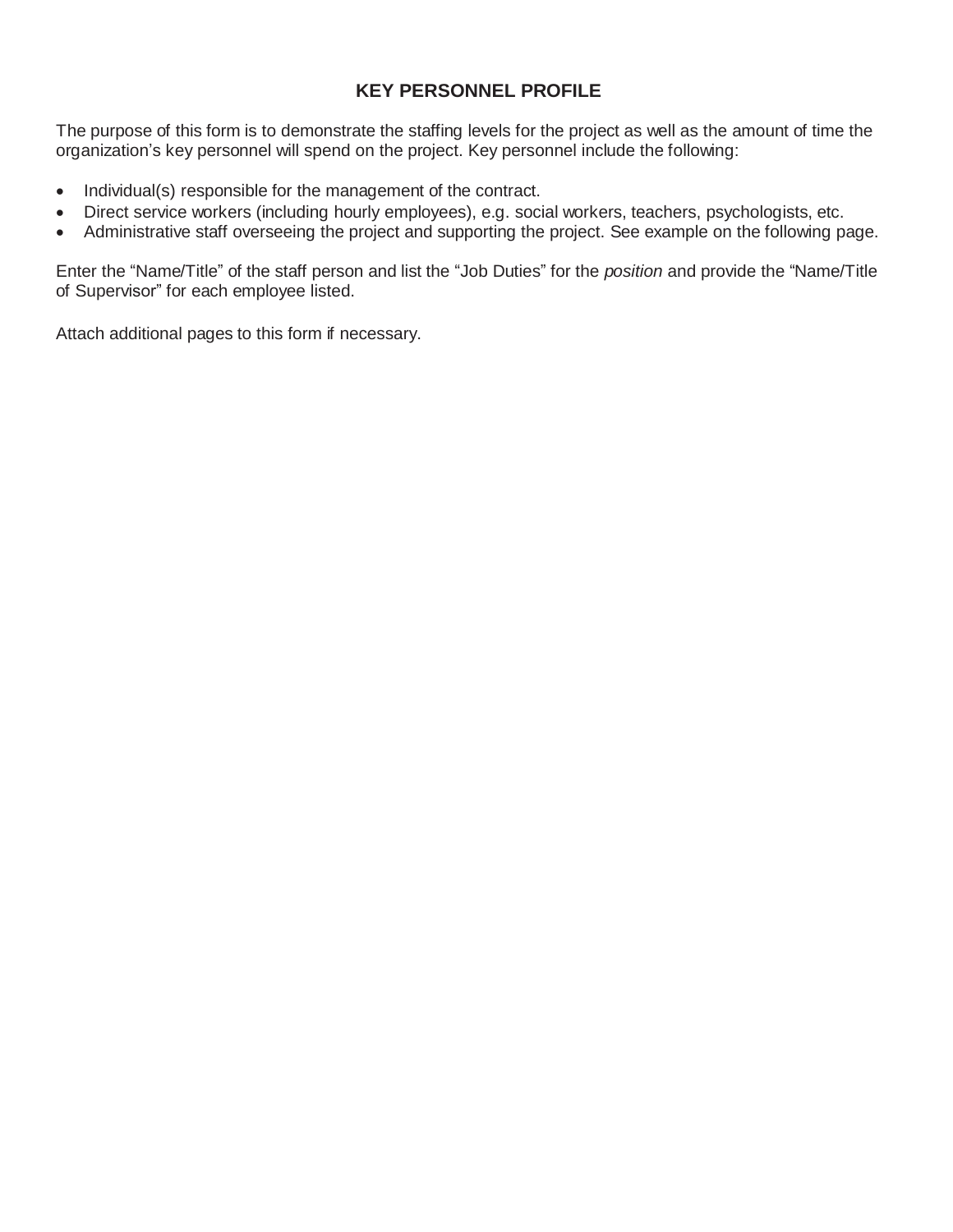## **KEY PERSONNEL PROFILE (must relate to Expenditure Based Budget)(example)**

| <b>Name and Title</b>            | <b>Job Duties</b>                                                                                                                                                                    | <b>Name and Title</b><br>of Supervisor  |
|----------------------------------|--------------------------------------------------------------------------------------------------------------------------------------------------------------------------------------|-----------------------------------------|
| Sharon Johnson, Project Director | Contract management, preparation<br>of quarterly reports, program<br>supervision, staff training,<br>implementation of curriculum,<br>record-keeping                                 | Deborah Sullivan, Executive<br>Director |
| Ben McCarthy, Head Teacher       | Record attendance, serve meals,<br>prepare lesson plans, present<br>lessons, supervise all activities,<br>attend meetings and training,<br>train and supervise assistance<br>teacher | Sharon Johnson, Project Director        |
| Zoe Harrison, Assistant Teacher  | Assist head teacher in all aspects of<br>child supervision, meal<br>service, nap time, outdoor play,<br>maintenance of classroom and<br>materials                                    | Ben McCarthy, Head Teacher              |
|                                  |                                                                                                                                                                                      |                                         |
|                                  |                                                                                                                                                                                      |                                         |
|                                  |                                                                                                                                                                                      |                                         |
|                                  |                                                                                                                                                                                      |                                         |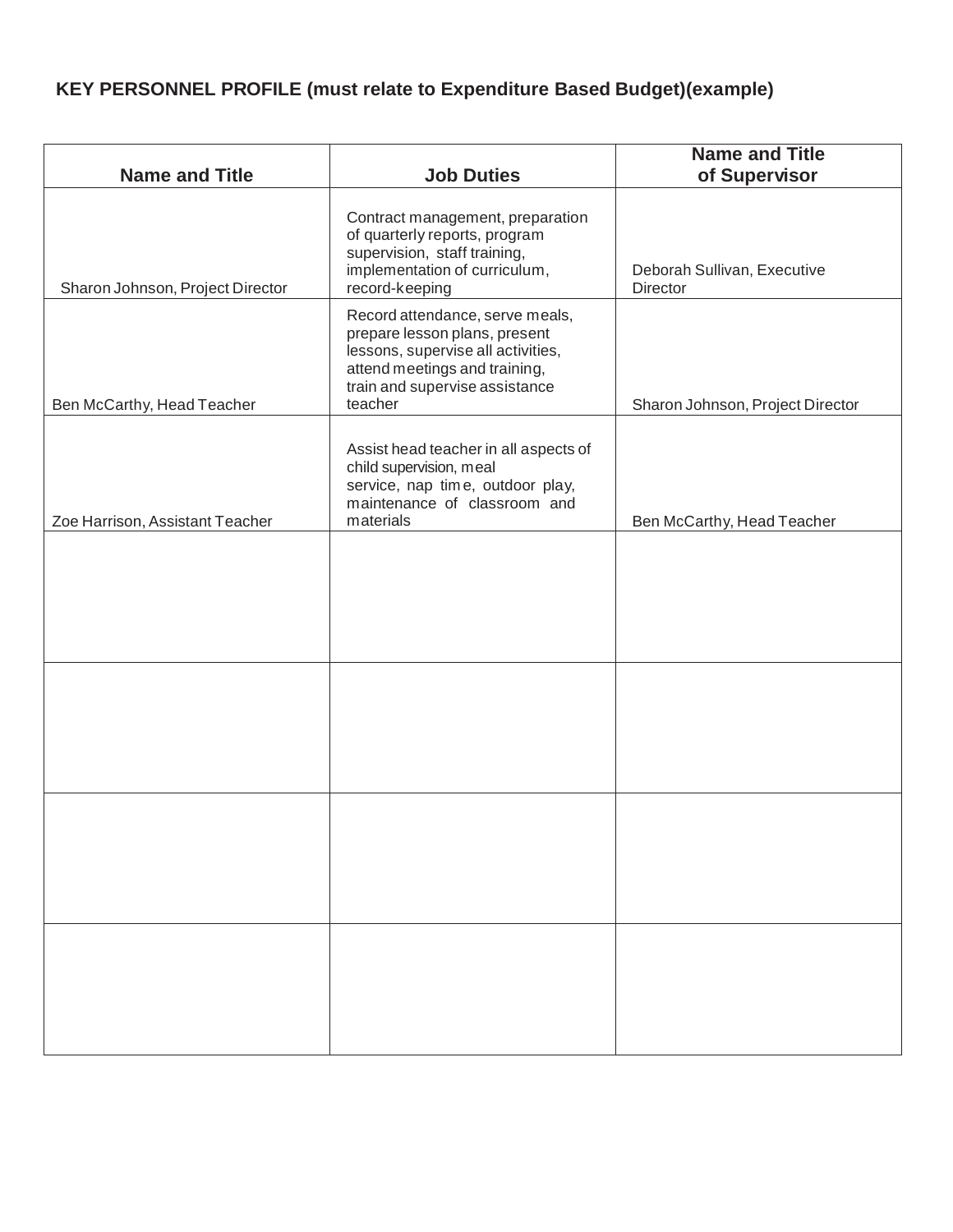## **ATTACHMENT D PAYMENT AND REPORTING SCHEDULE**

 Attachment D is the part of the contract that discusses the payment and reporting provisions. This document is a boilerplate, no action is necessary.

#### **REQUIRED: Electronic Payments and Substitute Form W-9**

The Governor's Office of Taxpayer Accountability has issued a directive that all state agency and state a uthority contracts, grants and purchase orders executed after February 28, 2010 shall require vendors, contractors and grantees to accept electronic payment (epay).

 Please note the contractor payee name and address provided to OSC for the epay program must match exactly the contractor name and address retained by the Vendor Management Unit (VMU) and the contractor's contract with O C F S. If these do not match, a check is printed and mailed to the payee as registered in the VMU.

Vendors should also file Substitute Form W-9 with their Electronic Payment Authorization form.

 More information concerning these requirements, including forms and contacts for questions, can be found at the following links:

#### **Substitute Form W-9**

http://grantsreform.ny.gov/sites/default/files/sub\_w9.pdf

#### **EPAY**

.

http://www.osc.state.ny.us/vendors/epayments.htm